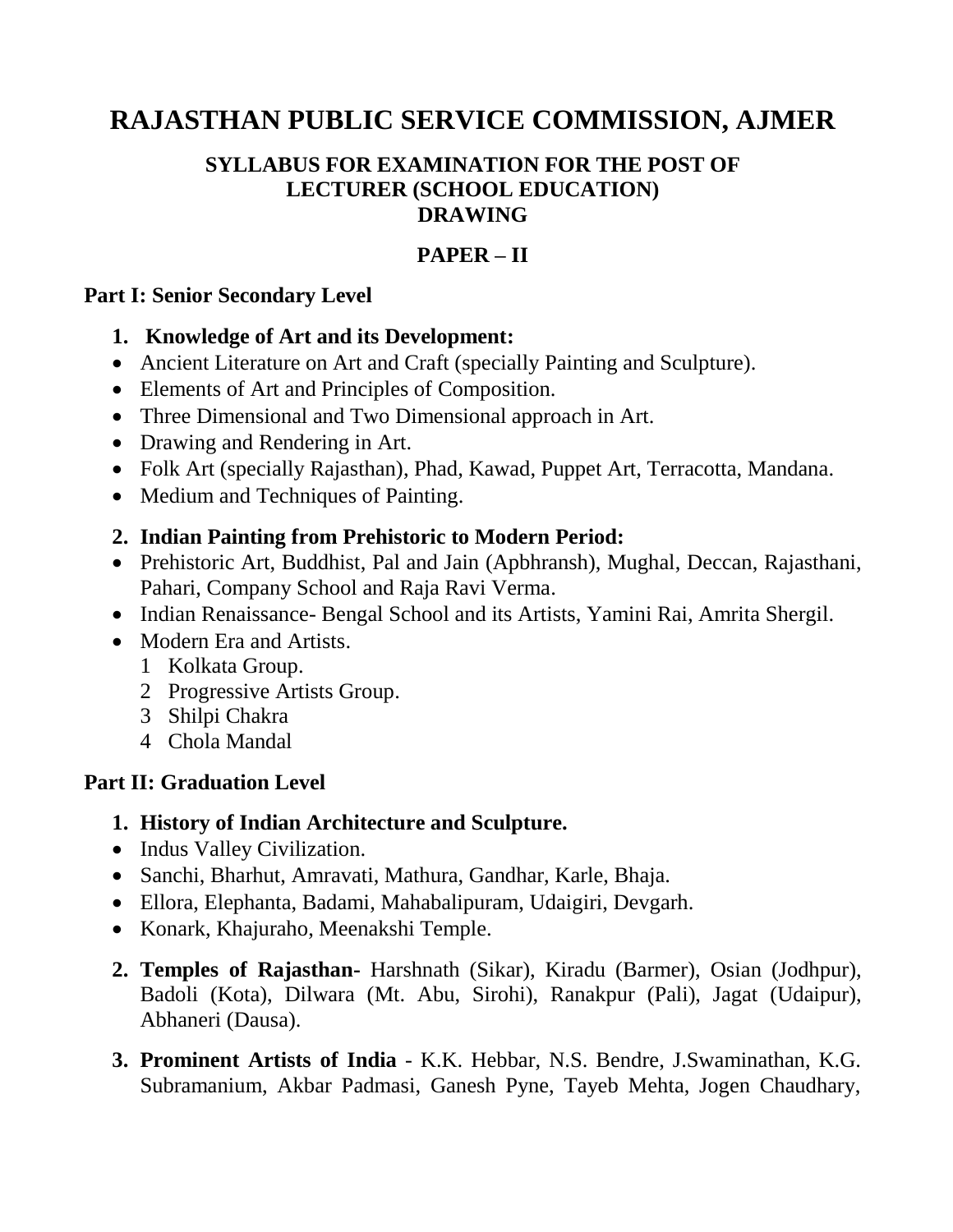G.R. Santosh, Rameshwar Broota, Vivan Sundaram, Amupam Sud, Somnath Hone, Bhupen Khakkar.

- **4. Prominent Sculptors of India-** Devi Prasad Rai Chaudhary, Shanko Chaudhary, Dhanraj Bhagat, Ram Kinker Baij, Chintamani Karl, Mrinalini Mukherjee, Gopi Chand Mishra, Usha Rani Hooja, Arjun Prajapati.
- **5. Prominent Artists of Rajasthan-** Ramgopal Vijayvargia, Bhawani Charan Gui, Bhoor Singh Shekhawat, Goverdhanlal Joshi, Devkinandan Sharma, Kripal Singh Shekhawat, Parmanand Choyal, Dwarka Prasad Sharma, Suresh Sharma, Ram Jaiswal, Jyoti Swaroop.

## **Part III: Post Graduation Level**

- **1. Indian Aesthetics-** Rasa Theory (Bharat Muni to Abhinava Gupta).
- **2. Western Art-** Byzantine, Gothic (Giotto), High Renaissance- Leonardoda-Vinci, Michael Angelo, Sanzio Raphael.
- **3. Western Modern Art-** Impressionism (Adouard Manet, Claude Monet, Edgar Degas), Post impressionism (Vincent Van Gogh, Paul Gauguin, Paul Cezanne), Fauvism (Henri Matisse), Cubism (Pablo Picasso, George Braque), Expressionism (Edward Munch, Wassily, Kandanski), Dadism and Surrealism (Marchel Duchamp, Salvador Dali), Abstract Expressionism (Paul Klee, Joan Miro, Jackson Pollock).

## **Part – IV (Educational Psychology, Pedagogy, Teaching Learning Material, Use of Computers and Information Technology in Teaching Learning)**

## **I. Educational Psychology**

- Concept, scope and functions of educational psychology.
- Physical, cognitive, social, emotional and moral developmental characteristics of adolescent learner and its implication for teaching-learning.
- Behavioural, cognitive and constructivist principles of learning and its implication for senior secondary students.
- Concept of mental health & adjustment and adjustment mechanism.
- Emotional intelligence and its implication in teaching learning.

## **II Pedagogy and Teaching Learning Material (Instructional Strategies for Adolescent Learner)**

- Communication skills and its use.
- Teaching models- advance organizer, concept attainment, information processing, inquiry training.
- Preparation and use of teaching-learning material during teaching.
- Cooperative learning.